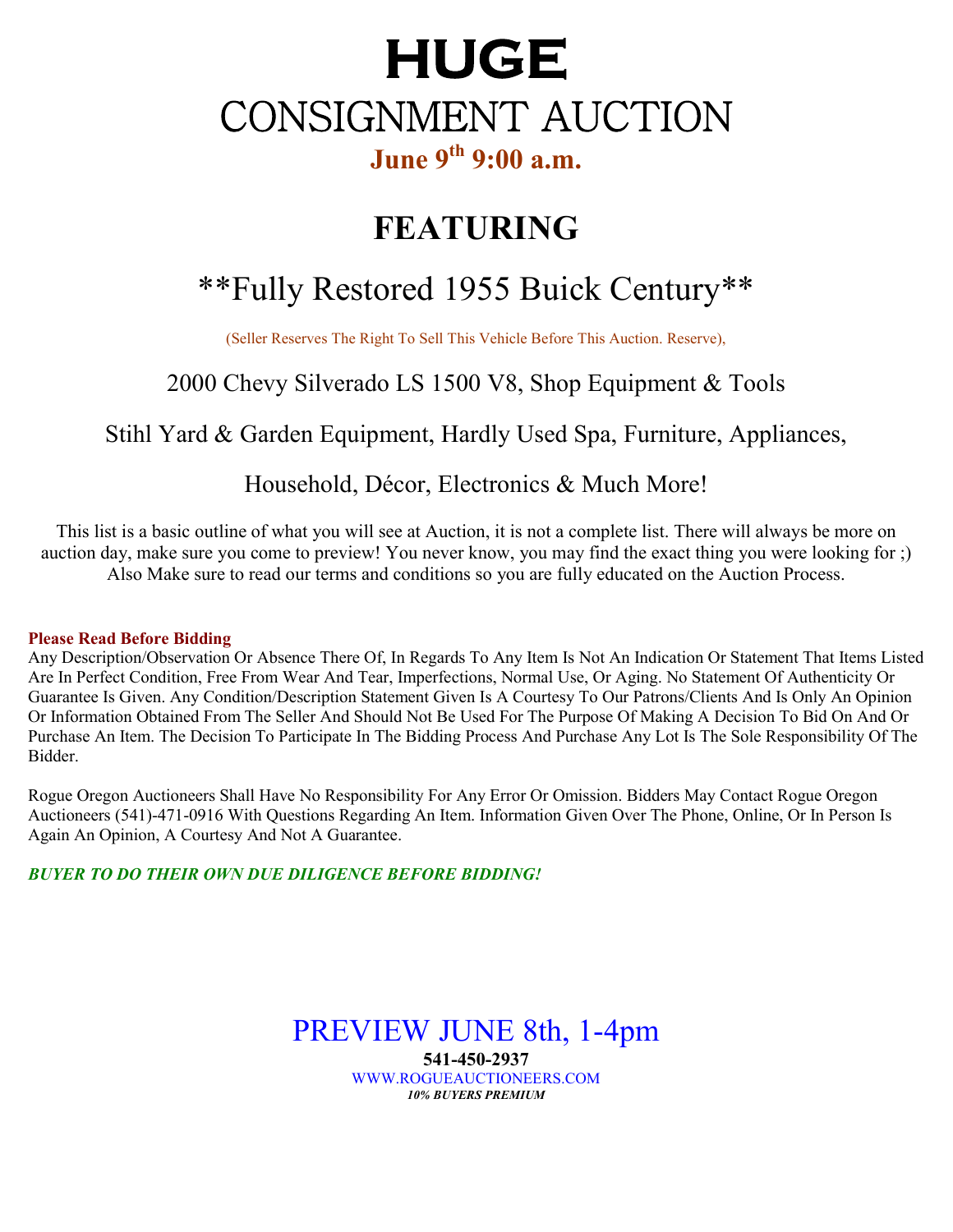#### **VEHICLES-**

-Restored 1955 Buick Century (Seller Reserves The Right To Sell This Vehicle Before This Auction. Reserve),

-2000 Chevy Silverado LS 1500 V8, 93,500 Miles, Duel Exhaust, Newer Tires, Fiberglass Glass Tight Bed Cover With Lock and Key

#### **FURNITURE –**

-Lg. Mirrored Back Queen Headboard W/Tall Armoire/End Tables, Box spring & Pillow Top Mattress -King Size Head Board W/End Tables, Dresser W/7 Drawers & TV/Dresser Unit -Curio Cabinet W/3 Cabinet Spaces -Curio Cabinet W/3 Drawers & Cabinet Spaces -Suede over Stuffed Tan Chair - (3) Tall Sold Wood Book Shelf/Cabinet Units -Lg. Dining Table W/Extra Leaf & 6 Chairs -Blonde & White Kitchen Table W/3 Chairs & Bench Seat -Blonde & White Kitchen Table W/4 Chairs -Wooden Rocking Chair -Kids Rocking Chair -Tan Leather Rocker W/Ottoman -Lg. 5 Panel Divider Cream in Color W/Green Ivy Design -Small Round Top Marble Side Table -Lg. Hope Chest -Office Desk -Office Desk W/File Cabinet -Roll Top Desk -New In the Box Black Office Chair from Staples -4 Drawer Wood File Cabinet W/Key -(8) Individual Kitchen Chairs - Foldable Square Table W/Floral Design -Antique Wooden Tea Cart -Small 3 Shelf Shoe Rack -(2) Tile & Wood Coffee End Tables -Maroon over Stuffed Leather Recliner -Dresser W/5 Drawers -(2) Tall White Cupboards For Extra Storage -Blonde Armoire/W 2 Drawers -Twin Mattress & Box spring - Small Foldable Corner Shelf Unit -Active Care Power Wheel Chair -Epson Scanner/Printer

#### **APPLIANCES & KITCHEN –**

-Maytag Washer & Dryer -GE White Stand Up Freezer -GE White Fridge/Freezer -Signature White Fridge/Freezer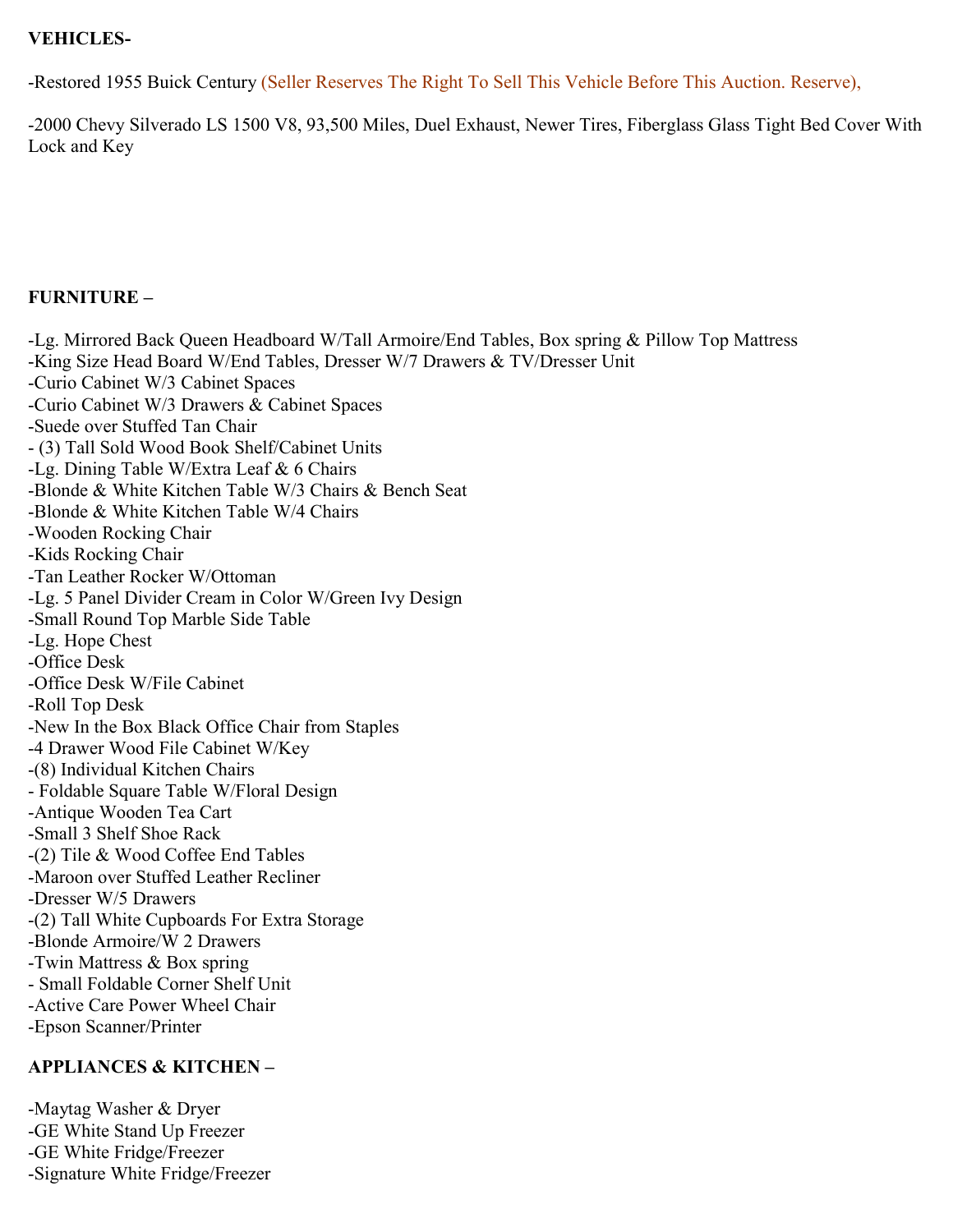-Kenmore Fridge/Freezer Side X Side -Keurig Coffee Makers -Weltbilt Bread Maker -Presto Pressure Cooker -National Pressure Cooker -Aroma Counter Top 2 Burner Stove -Lean Mean Grilling Machine -(2) Cast Iron Skillets -Farberware Fine China Set -222 Fifth Flip Flop Stoneware Dish Set -White Dish Set -Pots & Pans -3 Piece Spring Form Set -Pyrex Baking Dishes -Pyrex Pie Dishes -Punch Bowl Set W/12 Glasses -23 Piece Misty Blue Glass Set -Cookie Jars -Toaster -Braun Hand Mixer -Juice Mate -Cherry Pitter -Crock Pots -Cutting Boards -Baking Sheets -Knife Sets -Coffee Grinder -Misc Kitchen Utensils & More

#### **DÉCOR –**

-Large Silver Chandelier -Decorative Silk Trees & Plants -Lamps -Mirrors -Candle Stands -Wooden Crates -Vases -Art -Area Rugs -Leather/Iron Magazine Rack

#### **OUTDOOR FURNITURE & RECREATION –**

-(2) Square Glass Top Tables -(1) Long Glass Top Table -Large Wooden Porch Swing -Hardly Used Hot Tub -Round Glass Patio Table W/4 Chairs -(4) Tab Lawn Chairs -(4) Tab Patio Table Chairs -Next Grill BBQ -Grillware BBQ -Ice Chests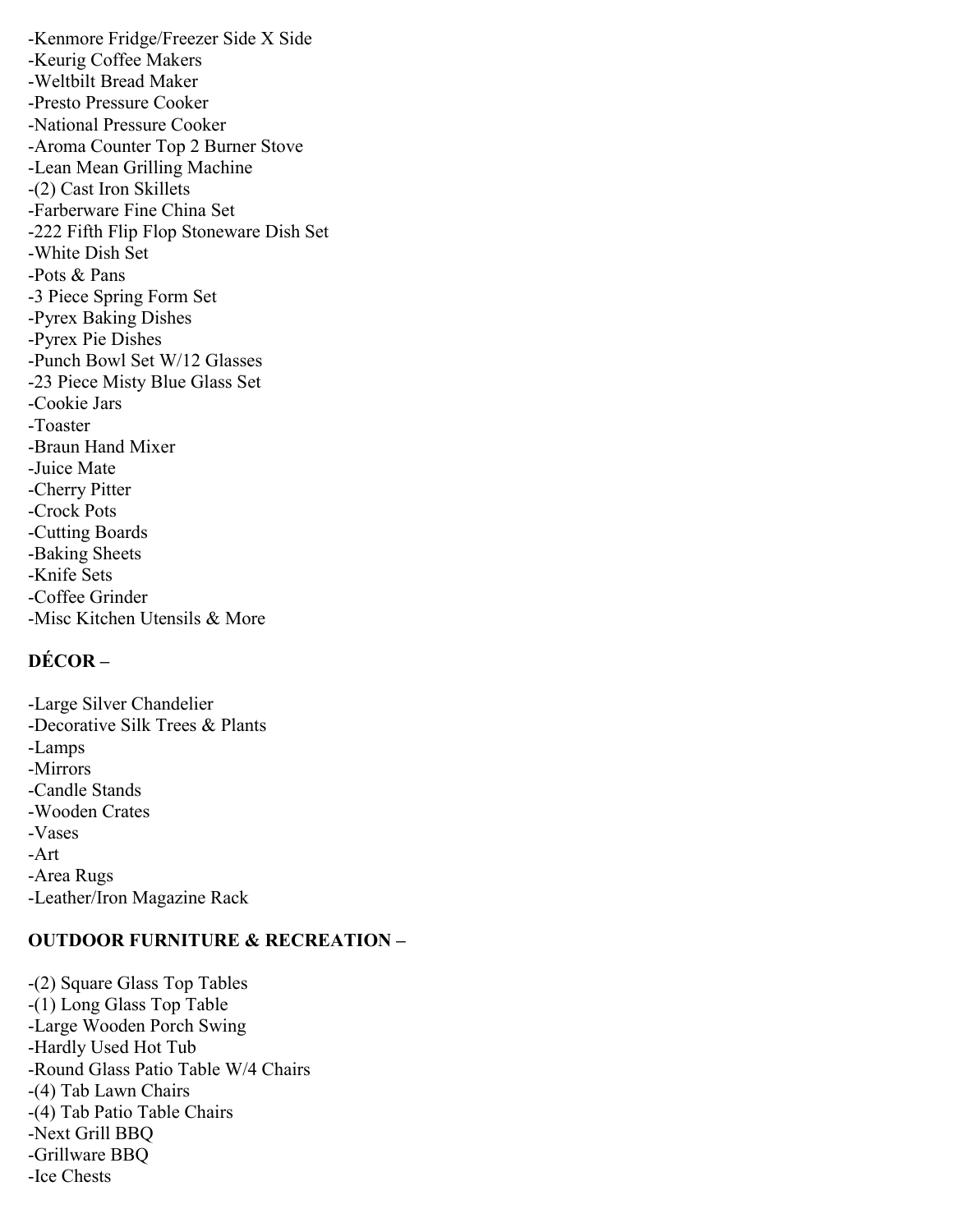#### **SHOP EQUIPMENT & TOOLS –**

-Large Craftsman Professional 150 PS/Maximum, 7HP. 3.2HP 60 Gal Air Compressor -Smaller Craftsman Air Compressor -\*NEW\* Titan Industrial Air Compressor -\*NEW\* Titan Industrial Air Compressor -Grizzly MOD: G1495 HD Wood Lathe -Grizzly MOD: G60472 Sand Blasting Cabinet -Grizzly 17" HD Bandsaw -Grizzly MOD: G7948 Floor Drill Press -Grizzly 15" Planer -Grizzly MOD: G0588 8"x75" Jointer -Grizzly MOD: G1023SLX Left Tilting 10" Table Saw W/Outfeed Roller Table -Grizzly MOD: G1036 Slow Speed Grinder -Grizzly MOD: G1035 1 1/2 HP Shaper -Grizzly Bench Grinder -JDS-12B Bench Top 12" Disc Sander -Rockler Woodworking & Hardware Shelf Unit -Wood Working Clamps -Smithy Lath-Mill-Drill -Large Wood Working Bench -Craftsman Router -Craftsman Skill Saw -Craftsman Sabre Saw -Craftsman Sander -Craftsman Drill -Craftsman Auto Scroll Saw -Craftsman Band Saw Sander -Craftsman 1" Sander/Grinder -Craftsman 16" Variable Speed Scroll Saw -Multiple Craftsman Wet/Dry Vacs -Super-125 Surface Planer -Electrical Radial Saw -Multiple Palm Sanders -Craftsman 2.0 Amp Sander -Dewalt Sander -Bosch Circular Sander -Multi Oil Stone -Shop Light -Shop Stools -Multiple Gas Cans -Multiple Red. Mil Spec Jerry Cans -Drill Bit Sharpener -Mikita Drills -Mikita 7-1/4" Hypoid Saw -Hobart Stickmate Welder -Multiple Car Ramps -(4) SSC Rims -Bulldog Winch -2 Ton Hydraulic Jack